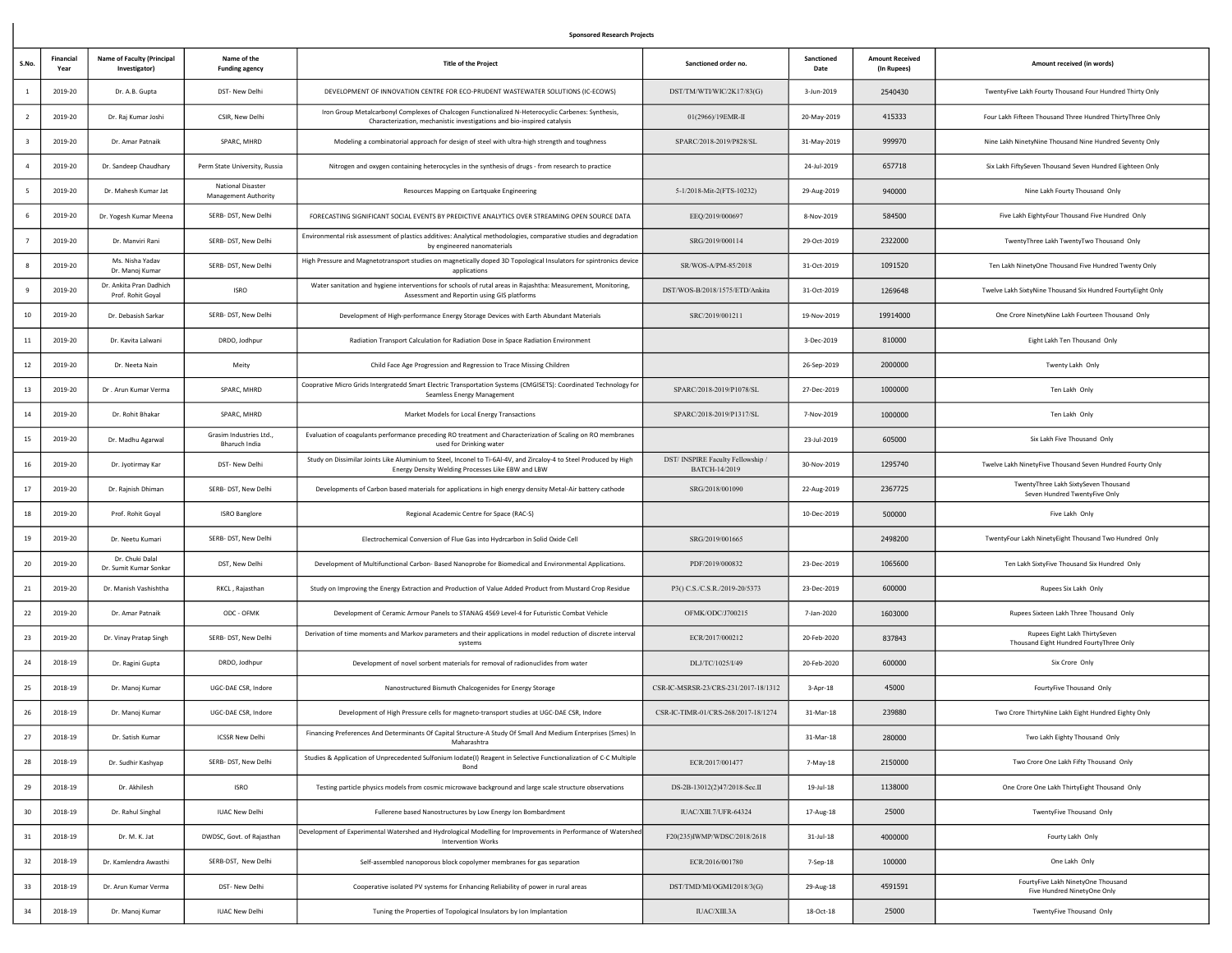| 35 | 2018-19 | Dr.Ramesh Babu Battula                         | SERB- DST, New Delhi    | SWARD: Secure next-generation Wireless Access RaDio technology for Smart Cities in India                                                                                                                        | EEQ/2018/001482                             | $31$ -Jul-18 | 2700000 | TwentySeven Lakh Only                                           |
|----|---------|------------------------------------------------|-------------------------|-----------------------------------------------------------------------------------------------------------------------------------------------------------------------------------------------------------------|---------------------------------------------|--------------|---------|-----------------------------------------------------------------|
| 36 | 2018-19 | Dr. Pradeep Kumar                              | SERB- DST, New Delhi    | Modeling the raction energetics and kinetics f chemical reactions involving species having high multireferecne<br>character                                                                                     | EEQ/2018/000305                             | 27-Feb-19    | 2140500 | TwentyOne Lakh Fourty Thousand Five Hundred Only                |
| 37 | 2018-19 | Dr. Rajeev Kumar Dohare                        | SERB- DST, New Delhi    | Development of Intelligent Control of Heat Intergrated Reactive Dividing Wall Column for synthesis of Methyl Acetate                                                                                            | EEQ/2018/000626                             | 27-Feb-19    | 2895000 | TwentyEight Lakh NinetyFive Thousand Only                       |
| 38 | 2018-19 | Dr. Virendra Kumar Saharan                     | SERB- DST, New Delhi    | Valorisation of waste cooking oil (WCO): Process development and intensification using hydrodynamic and acoustic<br>cavitation techniques                                                                       | ECR/2018/001488                             | 20-Mar-19    | 3499170 | ThirtyFour Lakh NinetyNine Thousand<br>One Hundred Seventy Only |
| 39 | 2018-19 | Dr. Harlal Singh Mali                          | DRDO, New Delhi         | Development and Characterization of differently woven Carbon-Kevlar hybrid composite with their modeling and<br>analysis.                                                                                       | ARMREB/MAA/2019/213                         | 25-Mar-19    | 1017320 | Ten Lakh Seventeen Thousand Three Hundred Twenty Only           |
| 40 | 2018-19 | Dr. Kailesh Singh                              | DST- New Delhi          | DST-FIST 2018 for Chemical Engineering                                                                                                                                                                          | SR/FST/ET-I/2018/273©                       | 12-Mar-19    | 8000000 | Eighty Lakh Only                                                |
| 41 | 2017-18 | Dr. Sonalika Agarwal,<br>Dr. Kamlendra Awasthi | DST, Govt. of India     | Encapsulate Nanostructured Metal Oxides for Gas Sensing<br>applications                                                                                                                                         | SR/WOS-A/PM-72/2016 (C)                     | 28-Mar-19    | 1260000 | Twelve Lakh Sixty Thousand                                      |
| 42 | 2017-18 | Dr. Rahul Singhal                              | CSIR, New Delhi         | Synthesis and modifications of metal-fullerene<br>nanocomposite for application in optical devices using ion beams                                                                                              | 03(1408)17/EMR-II                           | 9-May-17     | 1579333 | Fifteen Lakh SeventyNine Thousand Three<br>Hundred ThirtyThree  |
| 43 | 2017-18 | Dr. Chitrakant                                 | SERB- DST, New Delhi    | Fabrication, characterization and performance optimization of junctionless silicon nanowire transistor for biosensing<br>application                                                                            | ECR/2017/000216                             | $3 - Jun-17$ | 1835650 | Eighteen Lakh ThirtyFive Thousand Six<br>Hundred Fifty          |
| 44 | 2017-18 | Dr. R.K. Duchaniya                             | DST, Rajasthan          | Tribological studies of electroless Ni-P-nano TiO2 coating<br>on the steel substrate                                                                                                                            | P.7(3)W.Pro./ R&D/2016/4907                 | 7-Jul-17     | 125000  | One Lakh TwentyFive Thousand                                    |
| 45 | 2017-18 | Dr. K. Venkataratnam<br>Kamma                  | DST, Rajasthan          | Development of lanthanide (Gd) doped Li(Ni2/3-x Zn1/3)O2<br>Ln(x) Nano Metal Oxide Composite as New Cathode Material in High Capacity Li-Ion Batteries for Naval Applications                                   | P.7(3)W.Pro./ R&D/2016/4919                 | 7-Jul-17     | 140000  | One Lakh Fourty Thousand                                        |
| 46 | 2017-18 | Dr. Nitin Gupta                                | DST, Rajasthan          | Design and Development of Advanced Control Techniques<br>for Multifunctional Inverter based Grid-tied Solar Energy                                                                                              | P.7(3)W.Pro./ R&D/2016/4931                 | 7-Jul-17     | 246800  | Two Lakh FourtySix Thousand Eight Hundred                       |
| 47 | 2017-18 | Dr. Lava Bhargava                              | DST, Rajasthan          | Interactive and Low-Cost Teaching Aid for Flipped<br>Classroom for Indian Academia                                                                                                                              | P.7(3)W.Pro./ R&D/2016/4943                 | 7-Jul-17     | 396800  | Three Lakh NinetySix Thousand Eight Hundred                     |
| 48 | 2017-18 | Dr. Sandeep chaudhary                          | DST, Rajasthan          | Utilization of Non biodegradable waste as replacement of<br>fine aggregate in concrete: A step towards clean and green technology                                                                               | P.7(3)W.Pro./ R&D/2016/4883                 | 7-Jul-17     | 105000  | One Lakh Five Thousand                                          |
| 49 | 2017-18 | Dr. V. Subbaramaiah                            | DST, Rajasthan          | Rural Empowerment: Development of Household Green<br>Filter for Contaminants Removal from Water                                                                                                                 | P.7(3)W.Pro./ R&D/2016/4955                 | 7-Jul-17     | 266800  | Two Lakh SixtySix Thousand Eight Hundred                        |
| 50 | 2017-18 | Dr. Satyanarayana Neeli                        | SERB- DST, New Delhi    | Optimal Output Sample based Control of Multiport<br>DC-DG converters                                                                                                                                            | ECR/2017000968                              | 14-Jul-17    | 511870  | Five Lakh Eleven Thousand Eight Hundred<br>Seventy              |
| 51 | 2017-18 | Dr. Ritu Sharma                                | DRDO, New Delhi         | Design and Development of MEMS based piezoelectric energy harvester                                                                                                                                             | ERIP/ER/DG-MED & CoS/990316501<br>/M/01/689 | 4-Aug-17     | 682000  | Six Lakh EightyTwo Thousand                                     |
| 52 | 2017-18 | Dr. Rahul Singhal                              | <b>IUAC New Delhi</b>   | Ion Irradiation induced growth of Cu nanoparticles in<br>fullerene matrix                                                                                                                                       | IUAC/XIII.3A                                | 11-Aug-17    | 45067   | Forty Five Thousand Sixty Seven                                 |
| 53 | 2017-18 | Dr. Rahul Singhal                              | SERB- DST, New Delhi    | Tuning of SPR of Metal-Fullerene Nanocomposite by<br><b>Thermal Treatment</b>                                                                                                                                   | EMR/2016/005208                             | 11-Jul-17    | 1494890 | Forteen Lakh Ninety Four Thousand Eighty Hundred Nineteen       |
| 54 | 2017-18 | Dr. Rahul Singhal                              | SERB- DST, New Delhi    | Development of new small molecules and device<br>architectures for highly efficient and reliable organic solar cells                                                                                            | DST/TMD/SERI/D05(G)                         | 23-Aug-17    | 600000  | Six Lakh                                                        |
| 55 | 2017-18 | Dr. Nivedita Kaul                              | Vatika Limited          | Assessment of Noise Pollution at various Levels of High rise buildings and its impact on Residents of the Building                                                                                              |                                             | 12-Oct-17    | 105000  | One Lakh Five Thousand                                          |
| 56 | 2017-18 | Dr. Kavita Lalwani                             | SERB- DST, New Delhi    | Understanding of the Quantum Chromo Dynamics (QCD) at low momentum transfer through a rare decay of light<br>meson with experimental facility WASA-at-COSY                                                      | EMR/2016/007519                             | 4-Aug-17     | 961524  | Nine Lakh SixtyOne Thousand Five Hundred<br>TwentyFour          |
| 57 | 2017-18 | Dr. S. K. Jana                                 | DST-TDT, New Delhi      | Utilization of Marble Slurry Waste for Desulfurization of<br>Flue and Vent Gases Leading to Production of Plaster of Paris (PoP) or by Direct Injection and for Manufacture of<br>Cement                        | DST/TDT/WMT/2017/120 (G)                    | 23-Oct-17    | 900000  | Nine Lakh                                                       |
| 58 | 2017-18 | Dr. Meenakshi Triapthi                         | DST, Govt. of India     | MobiSStick: Mobile enabled Smart Stick for visually impaired persons                                                                                                                                            | SP/YO/010/2017                              | 8-Nov-17     | 834956  | Eight Lakh ThirtyFour Thousand Nine Hundred<br>FiftySix         |
| 59 | 2017-18 | Dr. Harlal Singh Mali                          | SERB- DST, New Delhi    | Fabrication and Finishing of Micro-Channels for Micro-Heat<br>Exchangers & Micro-Reactors                                                                                                                       | EMR/2016/003372                             | 14-Jun-17    | 2500000 | Twenty Five Lakh                                                |
| 60 | 2017-18 | Dr. Harlal Singh Mali                          | Autodesk India Pvt. Ltd | 3D Printing of Jaipur Foot.                                                                                                                                                                                     |                                             | 11-Oct-17    | 129600  | One Lakh TwentyNine Thousand Six Hundred                        |
| 61 | 2017-18 | Dr. Vivekanand                                 | DST- New Delhi          | Biogas for rural communities: Residual resource management and multi feed-stock solid-state anaerobic co- digestion<br>for development of robust and sustainable biogas production process in India and Hungary | INT/AUSTRIA/BMWF/P-01/2017                  | 6-Sep-17     |         | $^{\circ}$                                                      |
| 62 | 2017-18 | Prof. Jyotirmay Mathur                         | DST- New Delhi          | dential Building Energy Demand Reduction in India (RES                                                                                                                                                          | DST/TMDUK/BEE/2017/07(G)                    | 29-Dec-17    | 4235000 | FortyTwo Lakh Thirty Five Thosusand                             |
| 63 | 2017-18 | Dr. Kanupriya Sachdev                          | <b>IUAC</b>             | Irradiation studies on Mg Silicide based films for<br>thermoelectric applications                                                                                                                               | IUAC/XIII.3A                                | 11-Aug-17    | 42000   | Forty Two Thousand                                              |
| 64 | 2016-17 | Dr. Kusum Verma                                | DST, Rajasthan          | Condition Monitoring and Efficient Usage of Wind Farms using Advanced Prediction Models                                                                                                                         | P.7/(3) V. Pro./R & D/2016/2593             | 31-Mar-16    | 226800  | Two Lakh TwentySix Thousand Eight Hundred                       |
| 65 | 2016-17 | Dr. Ashwani Kumar                              | DST, Rajasthan          | Vernacular Practices as a basis for formulation of building regulations for different climatic zones of Rajasthan                                                                                               | P7(3)/V.Pro/R&D /2016/2676                  | 31-Mar-16    | 200800  | Two Lakh Eight Hundred                                          |
| 66 | 2016-17 | Dr. Namita Mittal                              | DST, Rajasthan          | Design and Implementation of The Learning Activities in<br>Hindi for School Education for Rural Development                                                                                                     | P.7/(3) V. Pro./R & D/2016/2606-15          | 31-Mar-16    | 280800  | Two Lakh Eighty Thousand Eight Hundred                          |
| 67 | 2016-17 | Dr.Biman Bandyopadhyay                         | SERB-DST, New Delhi     | Role of Ammonia in the Chemistry of Oxygenated Volatile<br>Organic Compounds: A Combined IR spectroscopic and<br>Quantum Chemical Investigation                                                                 | ECR/2016/000280                             | 17-May-16    | 3320000 | ThirtyThree Lakh Twenty Thousand                                |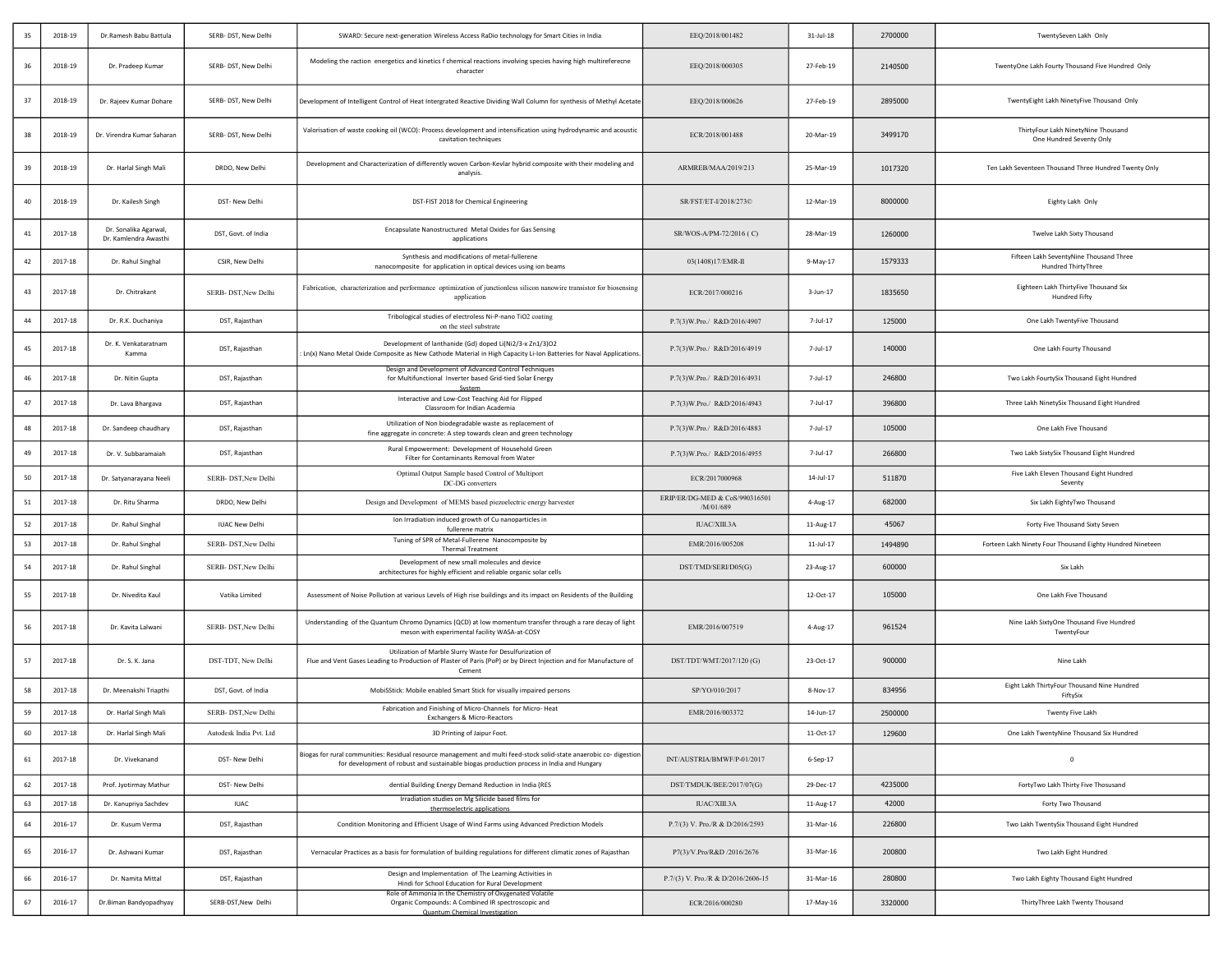|            | 2016-17            | Dr. Pradeep Kumar                          | SERB-DST - NEW Delhi, India                                                            | Theoretical Investigation of the Effect of Environment<br>Fluctuation on Vibrational Energy Relaxation of Complex                                                                                                                                                      | ECR/2016/000279                                 | 23-May-16              | 2985000           | TwentyNine Lakh EightyFive Thousand                                                          |
|------------|--------------------|--------------------------------------------|----------------------------------------------------------------------------------------|------------------------------------------------------------------------------------------------------------------------------------------------------------------------------------------------------------------------------------------------------------------------|-------------------------------------------------|------------------------|-------------------|----------------------------------------------------------------------------------------------|
| 69         | 2016-17            | Dr. Sumit Kumar Sonkar                     | CSIR-New Delhi                                                                         | Molecules<br>Multi- Colored Emissive Fluorescent Graphitic Carbon Nano- Roda for Sensing And Photocatalytic Applications                                                                                                                                               | 01(2854)/16/EMR-II                              | 12-May-16              | 526667            | Five Lakh TwentySix Thousand Six Hundred                                                     |
| 70         | 2016-17            | Dr. M.S. Gaur                              | CEFIPRA                                                                                | Reflection Aware ICC Analysis Framework for Android Apps                                                                                                                                                                                                               | IFC/A/DST-CNRS/2015-01/332                      | 8-Jun-16               | 1056971           | SixtySeven<br>Ten Lakh FiftySix Thousand Nine Hundred                                        |
| 71         | 2016-17            | Dr. R.K. Duchaniya                         | epartment of Atomic Energy (DAE) BRI                                                   | Quenching Behavior of Bottom Flooded molten pool                                                                                                                                                                                                                       | 36(2)14/13/2016-BRNS/36013                      | 28-Jun-16              | 1801450           | SeventyOne<br>Eighteen Lakh One Thousand Four Hundred<br>Fifty                               |
| 72         | 2016-17            | Dr. C. Periasamy                           | SERB, DST, New Delhi                                                                   | Design, Fabrication and Characterization of Piezoelectric<br>Nanogenerator Based on ZnO Nanostructures for Energy                                                                                                                                                      | SB/EMEQ-451/2014                                | $1$ -Jul- $16$         | 600000            | Six Lakh                                                                                     |
| 73         | 2016-17            | Dr. Vijay Janyani                          | DST, New Delhi                                                                         | <b>Harvesting Applications</b><br>Modeling and implementation of free space optical                                                                                                                                                                                    | DST/INT/Egypt/P-04/2016                         | 8-Nov-16               | 315000            | Three Lakh Fifteen Thousand                                                                  |
| 74         | 2016-17            | Dr. M.C. Govil                             | DST, Rajasthan                                                                         | tranceiver for next generation optical communication applications<br>IoT Enabled Waste Management System for Smart City                                                                                                                                                | P.7/(3) V. Pro./R & D/2016/6048                 | 10-Aug-16              | 166800            | One Lakh SixtySix Thousand Eight Hundred                                                     |
| 75         | 2016-17            | Dr. Sudhir Kashyap                         | DST(Ministry of Science and                                                            | Designing Sugar-Fused Glycosidase Inhibitors Using Glycal                                                                                                                                                                                                              | DST/INSPIRE/Faculty award/2012                  | 18-Aug-16              | 814437            | Eight Lakh Fourteen Thousand Four Hundred                                                    |
|            | 2016-17            | Dr. Subbaramaiah V                         | Technology), New Delhi<br>DST. New Delhi                                               | Template<br>Green Process: Development of Green Catalyst for the                                                                                                                                                                                                       | ECR/2015/000085                                 |                        | 873540            | ThirtySeven<br>Eight Lakh SeventyThree Thousand Five                                         |
| 76         |                    |                                            |                                                                                        | Synthesis of Glycerol Carbonate from Waste Glycerol<br>Low energy ion irradiation studies of metal - fukkerene                                                                                                                                                         |                                                 | $3-Aug-16$             |                   | Hundred Fourty                                                                               |
| 77         | 2016-17            | Dr. Rahul Singhal                          | <b>IUAC - UGC</b>                                                                      | nanocomposite                                                                                                                                                                                                                                                          | IUAC/XIII.7/UFR-60301                           | 2-Aug-16               | 25000             | <b>TwentyFive Thousand</b><br>TwentyEight Lakh Four Thousand Four Hundred                    |
| 78         | 2016-17            | Dr. Kapil Pareek                           | SERB-DST, Govt. Of India                                                               | Development of Flexible supercapacitors for flexible and wearable electronics                                                                                                                                                                                          | ECR/2016/001039                                 | 27-Sep-16              | 2804430           | Thirty                                                                                       |
| 79         | 2016-17            | Dr. S.K. Biswas                            | DRDO                                                                                   | Effect of microstructure on shock behaviour of SiC ceramics<br>for armor application                                                                                                                                                                                   | ARMREB/CDSW/2016/174                            | 14-Mar-16              | 1495000           | Fourteen Lakh NinetyFive Thousand                                                            |
| 80         | 2016-17            | Dr. Vijay Laxmi                            | DAAD, DST New Delhi                                                                    | Investigation of Data Leakage Prevention Techniques for<br>Android<br>Platform                                                                                                                                                                                         | INT/FRG/DAAD/P-13/2016                          | $10$ -Jun- $16$        | 529000            | Five Lakh TwentyNine Thousand                                                                |
| 81         | 2016-17            | Dr. Sija George                            | Rajasthan State Pollution Control                                                      | Utilization of Marble Slurry Powder for production of<br>Hydroxyapaptite (HAP) suitable for defluoridation of                                                                                                                                                          | F2(Project-                                     | 24-Oct-16              | 3134200           | ThirtyOne Lakh ThirtyFour Thousand Two                                                       |
|            |                    |                                            | Board<br>Ministry of Water Resources, RD &                                             | Drinking water                                                                                                                                                                                                                                                         | 2)/RSPCB/PSC/942TO929                           |                        |                   | Hundred                                                                                      |
| 82         | 2016-17            | Prof. Rohit Goyal                          | GR,<br>GOI                                                                             | Impact of Climate Change on Water Resources of Tapi Basin                                                                                                                                                                                                              | 16/22/2016-R&D /3059-3076                       | 7-Nov-16               | $\mathbf{0}$      | $\overline{0}$                                                                               |
| 83         | 2016-17            | Dr. Sudhir Kashvap                         | SERB- DST, New Delhi                                                                   | Diversity Oriented snthesis (DOS) approach to sugar - based<br>therapeutics                                                                                                                                                                                            | SB/FT/CS-024/2014                               | 26-10-2016             | 500000            | Five Lakh                                                                                    |
| 84         | 2016-17            | Dr. Mahehnder Choudhary                    | Ministry of Water Resources, RD &<br>GR,<br>GOI                                        | Climate Change Impact Studies for Rajasthan ( Area of<br>Inland Drainage and Mahi basin)                                                                                                                                                                               |                                                 |                        | $\mathbf{0}$      | $\mathbf{0}$                                                                                 |
| 85         | 2016-17            | Prof. Jyotirmay Mathur                     | Ministry of New and Renewable<br>Energy, GOI                                           | Development of Fully Automatic Double-Axis Tracking of<br>Scheffler Dish System for Enhanced Performance                                                                                                                                                               | 15/09/2016-16/ST                                | 28-Sep-16              | 150000            | One Lakh Fifty Thousand                                                                      |
| 86         | 2016-17            | Dr. Sandeep Choudhary                      | DST- New Delhi , International<br>Bilateal                                             | Development of innovative Indigenous knowledge system (IKS)-based new cosmetic raw material: Isolation,<br>extraction and chemical profiling of melanin biosynthesis pathways-based natural compounds from Indian and South-                                           | DST/INT/South Africa /P-19/2016                 | $8-Nov-16$             | 1080350           | Ten Lakh Eighty Thousand Three Hundred Fifty                                                 |
|            |                    | Dr. Vijay Navaratna                        | <b>Cooperation Division</b>                                                            | African medicinal plants.<br>Novel synthesis and formability of ultrafine grained Ti-46Al-                                                                                                                                                                             |                                                 |                        |                   | TwentyThree Lakh NinetyEight Thousand Two                                                    |
| 87         | 2016-17            | Nadakuduru                                 | DST, Govt. Of India                                                                    | 1B (at%) alloy.<br>Improvement in Sensitivity and Specificity of ColiPAT kit (a                                                                                                                                                                                        | ECR/2016/000853                                 | 16-08-2016             | 2398230           | <b>Hundred Thirty</b>                                                                        |
| 88         | 2016-17            | Dr. Urmila Brighu                          | CCDU, Rajasthan                                                                        | low-cost field test kit for detection of Coliforms in drinking water)<br>Organometallic - Photosensitizers Bearing Hybird N-                                                                                                                                           | ECR/2016/001909                                 | 16-Jan-17              | 1020000           | Ten Lakh Twenty Thousand                                                                     |
| 89         | 2016-17            | Dr. Abbas Raja Naziruddin                  | SERB-DST, New Delhi                                                                    | Heterocyclic Carbene Ligands                                                                                                                                                                                                                                           | ISRO/RES/3/724/16-17                            | 3-Jan-17               | 1850000           | Eighteen Lakh Fifty Thousand                                                                 |
| 90         | 2016-17            | Dr. Dinesh Kumar                           | <b>ISRO</b>                                                                            | Nanostructure Carbon Nano Tube (CNT) based light weight<br>Composite structures for applications in spacecraft structures                                                                                                                                              | IITM/2015-16/HO-15                              | 30-Jan-17              | 1440000           | Fourteen Lakh Fourty Thousand                                                                |
| 91         | 2016-17            | Dr. Ritu Sharma                            | Indus Institute of technology and<br>Management                                        | Design and Simulation of Cantilever-type MEMS based<br>Piezoelectric Energy Harveste                                                                                                                                                                                   |                                                 |                        | 200000            | Two Lakh                                                                                     |
| 92         | 2016-17            | Dr. Sandeep Chaudhary                      | Asian Concrete Federation                                                              | Waste Utilization in Concrete as Aggregate: Asian<br>Perspective                                                                                                                                                                                                       | RP-AIP23-02-20171                               | 31-Jan-17              | 194935.93         | One Lakh NinetyFour Thousand Nine Hundred<br>ThirtyFive Paise NinetyThree                    |
| 93         | 2016-17            | Prof. Jyotirmay Mathur                     | Indian Society of Heating,<br>Refrigerating and Air Conditioning<br>Engineers (ISHRAE) | IEQ standard implementation methodology                                                                                                                                                                                                                                | DST/TM/WTI/2K16/232(G)(a)                       | $2-Mar-17$             | 486900            | Four Lakh EightySix Thousand Nine Hundred                                                    |
| 94         | 2016-17            | Dr. Madhu Agarwal                          | DST, Govt. of India                                                                    | Development of de- fluoridation kit for domestic drinking water                                                                                                                                                                                                        | TMD/CERI/BEE/2016/070(G)                        | 28-Feb-17              | 753960            | Seven Lakh FiftyThree Thousand Nine Hundred<br>Sixty                                         |
| 95         | 2016-17            | Dr. Sanjay Mathur                          | DST, Govt. of India                                                                    | Development and Performance Analysis of Double Pane<br>Semi- Transparent Solar Photovoltaic Window/Façade<br>System                                                                                                                                                    | DST/TM/WTI/2K16/21(G)                           | 27-Oct-16              | 2007700           | Twenty Lakh Seven Thousand Seven Hundred                                                     |
| 96         | 2016-17            | Dr. Urmila Brighu                          | DST, Govt. of India                                                                    | Installation of a pilot plant of 10 KLD comprising ZnO- Graphene based sensitive catalytic filter for the treatment of<br>effluent of CETP, Jodhpur as a replacement of their secondary treatment unit and development of an alternative low<br>cost treatment with ac | ECR/2016/001780                                 | 23-Mar-17              | 0.00              | $\overline{0}$                                                                               |
| 97         | 2016-17            | Dr. Kamlendra Awasthi                      | DST, Govt. of India                                                                    | Self-assembled core shell ZnO nanostructure for hydrogen<br>sensing application                                                                                                                                                                                        | ECR/2016/00989                                  | 7-Mar-17               | 2200000           | TwentyTwo Lakh                                                                               |
| 98         | 2016-17            | Dr. Vivekanand                             | DST, Govt. of India                                                                    | Coupled pretreatment strategy to overcome the recalcitrant lignocellulosic biomass for improved biogas production                                                                                                                                                      | ECR/2016/001920                                 | 23-Mar-17              | 300000            | Three Lakh                                                                                   |
| 99         | 2016-17            | Dr. Arun Kumar Verma                       | SERB-DST, New Delhi                                                                    | nvestigations on Various Unidirectional/Bi-directional Electric Vehicle (EV) Charging/Discharging Topologies for Smart<br>and Green Electric Transportation                                                                                                            | ECR/2016/001297                                 | 24-Mar-17              | 2200000           | TwentyTwo Lakh                                                                               |
| 100        | 2016-17            | Dr. Dipaloy Datta                          | SERB-DST, New Delhi                                                                    | Synthesis and Characterization of Solvent Impregnated<br>Resins for the Treatment of Simulated Textile Dye using                                                                                                                                                       | ECR/2016/001888                                 | 27-Mar-17              | 1823100           | Eighteen Lakh TwentyThree Thousand One<br>Hundred                                            |
| 101        | 2016-17            | Dr. Manoj Kumar                            | SERB-DST, New Delhi                                                                    | <b>Ultrasonic Technology</b><br>High-pressure Studies on Magnetically Doped Topological                                                                                                                                                                                | DST/RCUK/JVCCE/2015/02 (C)                      | 27-Feb-17              | 3192720           | ThirtyOne Lakh NinetyTwo Thousand Seven                                                      |
| 102        | 2016-17            | Prof. Jyotirmay Mathur                     | DST, Govt. of India                                                                    | Insulators and Topological Superconductors<br>UK India Clean Energy Research Institute (UKICERI)                                                                                                                                                                       | DST/RCUK/JVCCE/2015/02 (C)                      | 27-Feb-17              | 3000000           | <b>Hundred Twenty</b><br>Thirty Lakh                                                         |
| 103        | 2016-17            | Dr. Rosalin Sahoo                          | SERB-DST, New Delhi                                                                    | Active Vibration Control of Smart Composite and Sandwich                                                                                                                                                                                                               | ECR/2016/001926                                 | 16-Feb-17              | 549400            | Five Lakh Forty Nine Thousand Four Hundred                                                   |
| 104        | 2016-17            | Dr. A.B. Gupta                             | <b>DST-NEW DELHI</b>                                                                   | Structure in Hygro-thermal Environment<br>Optimization of disinfection process for secondary treated sewage by hybrid disinfection                                                                                                                                     | DST/TM/WTI/2K16/193(G)                          | 27-Feb-17              | 2382200           | Twenty Three Lakh Eighty Two Thousand Two                                                    |
| 105        | 2016-17            | Dr. Harlal Singh Mali                      | National Science Foundation, USA                                                       | US-India Collaborative Research in Mechanical, Biomedical, and Materials Science Engineering for Undergraduates                                                                                                                                                        |                                                 | $1-Sep-14$             | 178022.6          | Hundred<br>One Lakh Seventy Eight Thousand Twenty Two                                        |
| 106        | 2015-16            | Dr. S. D. BHARTI                           | DST, New Delhi                                                                         |                                                                                                                                                                                                                                                                        |                                                 |                        |                   | Paise Sixty<br>Four Crore SeventyEight Lakh NinetySix                                        |
|            |                    | Dr. VIVEKANAND                             | Deaprtment of Biotechnology                                                            | Indigenous design and development of prototype base isolation systems for earthquake hazard mitigation                                                                                                                                                                 | DST/TSG/STS/2014/66-G                           | 5-May-15               | 400000            | Thousand                                                                                     |
| 107        | 2015-16            |                                            | (DBT) Govt of India                                                                    | Ramalingaswami Re-Entry Fellowship<br>Efficiecy Enhancement in thin film GaAs Solar Cell using                                                                                                                                                                         | BT/RLF/Re-enty/04/2013                          | 20-Mar-15              | 2110000           | TwentyOne Lakh Ten Thousand                                                                  |
| 108<br>109 | 2015-16<br>2015-16 | Dr. Vijay Janyani<br>Dr. Sandeep Chaudhary | DST, New Delhi<br>DST (International Division), New<br>Delhi                           | Photonic Crystral as back reflector<br>Exploring Antimalarial Peroxides from Bench-side to Bed- side: Synthesis, Chemistry, Antimalarial Assessment and SAR<br>Studies of novel functionalized 1, 2, 4-Trioxanes and 1,                                                | DST/TM/SERI/FR/203(C)<br>INT/SOLVENIA/P-14/2014 | 11-Jun-15<br>25-May-15 | 2680000<br>788989 | TwentySix Lakh Eighty Thousand<br>Seven Lakh EightyEight Thousand Nine Hundred<br>EightyNine |
|            |                    |                                            |                                                                                        | 2, 4, 5-Tetraoxanes against Multi-Drug Resistant Malaria<br>Self assembled block copolymer nanotemplates for                                                                                                                                                           |                                                 |                        |                   |                                                                                              |
| 110        | 2015-16            | Yogota Kumari                              | DST, New Delhi                                                                         | optoelectronics                                                                                                                                                                                                                                                        | SR/WOS-A/PM-1028/2014(G)                        | 26-Jun-15              | 1105000           | Eleven Lakh Five Thousand                                                                    |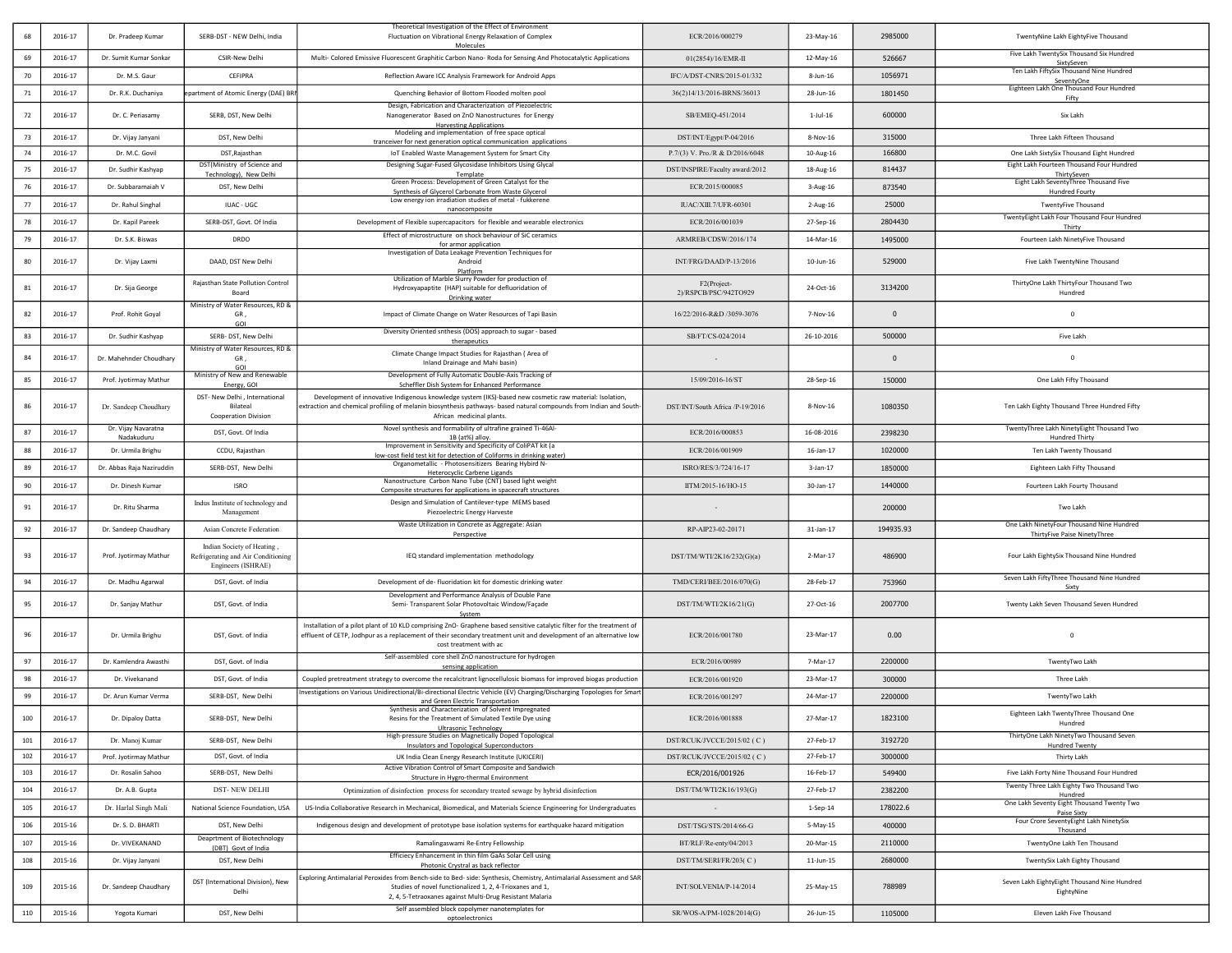| 111 | 2015-16 | Indu B. Vashistha                              | DST, New Delhi                                                                   | Synthesis and characterization of CZTS based thin films by low cost CBD method for solar cell application                                                                                                            | SR/WOS-A/PM-1030/2014(G)                                                 | $13$ -Jul- $15$ | 1015000  | Ten Lakh Fifteen Thousand                                              |
|-----|---------|------------------------------------------------|----------------------------------------------------------------------------------|----------------------------------------------------------------------------------------------------------------------------------------------------------------------------------------------------------------------|--------------------------------------------------------------------------|-----------------|----------|------------------------------------------------------------------------|
| 112 | 2015-16 | Dr.C. PERIASAMY                                | Indo-Austrian Program(DST-BWMF)                                                  | Design and Development of Nanostructured ZnO Film Based<br>Piezoelectric Devices for Energy Harvesting Applications                                                                                                  | INT/AUA/BMWF/P-24/2015                                                   | 22-May-15       | 206000   | Two Lakh Six Thousand                                                  |
| 113 | 2015-16 | Dr. D. Boolchandani                            | DeitY                                                                            | Special Manpower Development Programme for Chips to<br>System Design (SMDP-C2SD)                                                                                                                                     | 9(1)/2014-MDD                                                            | 15-Dec-14       | 1595000  | Fifteen Lakh NinetyFive Thousand                                       |
| 114 | 2015-16 | Dr. Jyotirmay Mathur                           | of Heating Refrigerating & Air Condition                                         | Reclassification of Climatic Zones for Indian Cities and updating weather<br>data book with e-publishing                                                                                                             |                                                                          | 2-Jun-15        | 582000   | Five Lakh EightyTwo Thousand                                           |
| 115 | 2015-16 | Dr. Ghanshyam Singh                            | DST, New Delhi                                                                   | Modeling and characterization of Lithium Niobate based optical devices using surface geometric<br>techniques for their applications in Integrated Optical Circuits (IOCs)                                            | INT/RUS/UKR/P-15/2015                                                    | 10-Aug-15       | 539220   | Five Lakh ThirtyNine Thousand Two Hundred<br>Twenty                    |
| 116 | 2015-16 | Dr. Raj Kumar Joshi                            | (International Division), New Delhi, F                                           | Design and Study of Potential Metallacarborane Catalysts for General and Selective Reactions                                                                                                                         | INT/RUS/RFBR/P-222                                                       | $31$ -Jul-15    | 920260   | Nine Lakh Twenty Thousand Two Hundred Sixty                            |
| 117 | 2015-16 | Dr. Sumit Kumar Sonkar                         | DST, New Delhi                                                                   | High performance hyper-branched nitrogen/phosphorous doped photo-luminescent<br>carbon quantum dots for imaging and sensing applications                                                                             | SV/EMEQ-383/2014                                                         | 18-Jun-15       | 3300000  | ThirtyThree Lakh                                                       |
| 118 | 2015-16 | Dr. Rohit Bhakar                               | DST, New Delhi                                                                   | High Energy And Power Density (HEAPD) Solutions to<br>Large Energy Deficits                                                                                                                                          | DST/RCUK/SEGES/2012/09                                                   | 29-Sep-14       | 1532500  | Fifteen Lakh ThirtyTwo Thousand Five Hundred                           |
| 119 | 2015-16 | Dr. Ankita Pran Dadhich                        | DST, New Delhi                                                                   | Sustainability Evaluation of Urban Environment Quality and Development of upcoming Megacities of India                                                                                                               | SR/WOS-A/ET-1047/2014 (C)                                                | 18-Aug-15       | 828000   | Eight Lakh TwentyEight Thousand                                        |
| 120 | 2015-16 | Dr.Sumant Kumar<br>Meher                       | SERB.                                                                            | Designing and Systematic Study of New Two Dimensional<br>Mxenes for Electrochemical Energy Storage Applications                                                                                                      | SB/FT/CS-109/2014                                                        | 18-Jul-15       | 1500000  | Fifteen Lakh                                                           |
| 121 | 2015-16 | Prof. I.K. Bhat                                | Ministry of Steel, GOI                                                           | Economic production of iron through direct reductin of mill scale by low grade coal of Rajshthan                                                                                                                     | 11(11)/GBS/2013-TW                                                       | 28-Sep-15       | 14100000 | One Crore FourtyOne Lakh                                               |
| 122 | 2015-16 | Ms. Salmabanu Ismilbhai<br>Luhar               | DST, New Delhi                                                                   | Durability studies on geopolymer concrete containing waste rubber fibber as partial replacemnt of sand                                                                                                               | SR/WOS-A/ET-1016/2015(G)                                                 | 16-Nov-15       | 837000   | Eight Lakh ThirtySeven Thousand                                        |
| 123 | 2015-16 | Dr. Kamal Nayan Sharma & Dr.<br>Raikumar Joshi | SERB, DST                                                                        | Transition metal complexes of functionalized N- heterocyclic carbene based pincer ligands for catalysis of organic<br>transformations                                                                                | YSS/2015/000698                                                          | 4-Nov-15        | 1920000  | Nineteen Lakh Twenty Thousand                                          |
| 124 | 2015-16 | Dr. C. Periasamy                               | SERB, DST, New Delhi                                                             | Design and Development of AlGaN/GaN High Electron Mobility Transistors (HEMTs) for Biosensing Applications                                                                                                           | YSS/2015/000174                                                          | 21-Dec-15       | 1098666  | Ten Lakh NinetyEight Thousand Six Hundred<br>SixtySix                  |
| 125 | 2015-16 | Dr. Sushant Upadhyaya                          | Blessing Redefine - 70 shivraj niketar<br>vaishali nagar jaipur                  | Manufacturing of Bricks by using waste plastic material<br>along with marble slurry and additives.                                                                                                                   |                                                                          | 23.12.2015      | 50000    | Fifty Thousand                                                         |
| 126 | 2015-16 | Dr. S.K. Biswas                                | ODC - OFMK                                                                       | Development of Ceramic Armour Panels to STANAG 4569                                                                                                                                                                  | ODC/Armour/01                                                            | 4-Mar-16        | 285000   | Two Lakh EightyFive Thousand                                           |
| 127 | 2015-16 | Dr. Ashok Kumar                                | SERB                                                                             | Level-4 for Futuristic Combat Vehicle<br>Laser Driven Particle Acceleration                                                                                                                                          | EMR/2014/000194                                                          | 5-Jan-16        | 1700000  | Seventeen Lakh                                                         |
| 128 | 2015-16 | Dr. Sandeep                                    | DST. New Delhi                                                                   | Utilization of Plastic Waste in Concrete: Feasibility                                                                                                                                                                | DST/SSTP/Rajasthan/331                                                   | $1$ -Jan- $16$  | 890000   | Eight Lakh Ninety Thousand                                             |
| 129 | 2015-16 | Chaudhary<br>Dr. M.K. Banerjee                 | DST, New Delhi (MOST)                                                            | Studies<br>Thermoelectric Properties of Mg2(Si;Sn) and SiSn alloy with                                                                                                                                               | GITA/DST/TWN/P-68/2015                                                   | 31-Dec-15       | 1373000  | Thirteen Lakh SeventyThree Thousand                                    |
| 130 | 2015-16 | Dr. Sandeep Chaudhary, Dr.<br>Jaggi Lal        | SERB, (N PDF) New Delhi                                                          | <b>Trivalent and Pentavalent Doping</b><br>Strategic Investigation of Novel Pincer- based Metal - catalyzed sp2 and sp3 C-H bond Activation Rections: Applivation<br>towards the Syntesis of Novel Bio- heterocycles | PDF/2015/000727                                                          | 29-Jan-16       | 960000   | Nine Lakh Sixty Thousand                                               |
| 131 | 2015-16 | Dr. Amar Patnaik                               | CSIR, NEW Delhi                                                                  | Development of Ti-Al-N based coating on Al-alloy for application in hydroturbine blades                                                                                                                              | 22(0702)/15/EMR-II                                                       | 23-Nov-15       | 584771   | Five Lakh EightyFour Thousand Seven Hundred                            |
| 132 | 2015-16 | Dr. Dilip Sharma                               | DST, New Delhi                                                                   | Design And Development Of Solar Assisted Rapid Milk                                                                                                                                                                  | DST/SSTP/Rajasthan/389                                                   | 17-Mar-16       | 2842888  | SeventyOne<br>TwentyEight Lakh FourtyTwo Thousand Eight                |
|     |         |                                                |                                                                                  | Cooler<br>Development of Marble dust filled Reinforced Polymer                                                                                                                                                       | DST/SSTP/Rajasthan/373                                                   |                 |          | <b>Hundred EightyEight</b><br>FourtyTwo Lakh FiftyNine Thousand Six    |
| 133 | 2015-16 | Dr.Amar Patnaik                                | DST, New Delhi                                                                   | Composite for Wind Turbine Blade<br>Performance Enhancement and Reliable Operation of Wind-                                                                                                                          |                                                                          | 17-Mar-16       | 4259643  | Hundred FourtyThree                                                    |
| 134 | 2015-16 | Dr. Vijayakumar K                              | DST SERB (Fast Track)                                                            | PV Distribution System Supplying AC/DC Loads with Remote<br><b>Condition Monitoring</b>                                                                                                                              | YSS/2015/001473                                                          | 14-Mar-16       | 1099833  | Ten Lakh NinetyNine Thousand Eight Hundred<br>ThirtyThree              |
| 135 | 2015-16 | Dr. Yogesh Kumar<br>Dr. Sandeep Chaudhary      | DST, New Delhi                                                                   | Synthesis of hetero- substituted amino acids via C(sp3)-H<br>functionalization and its applications                                                                                                                  | YSS/2015/001966                                                          | 16-Mar-16       | 1317000  | Thirteen Lakh Seventeen Thousand                                       |
| 136 | 2014-15 | Dr. Ashok Sharma                               | Aluminum Die Casters Association<br>(ALUCAST)                                    | Improving the Quality of Aluminium-Silicon Alloy<br>Automotive Castings Through Grain Refinement                                                                                                                     |                                                                          | 21-Oct-14       | 100000   | One Lakh                                                               |
| 137 | 2014-15 | Dr. Vinod Kumar                                | <b>BRNS</b>                                                                      | Synthesis and environmental degradation stuy of aluminum- chromium-copper-manganese-iron-tungsten based high<br>entropy alloy for high temperature application                                                       | 34/20/01/2014-BRNS/0339                                                  |                 | 1355000  | Thirteen Lakh FiftyFive Thousand                                       |
| 138 | 2014-15 | Dr. Sandeedp Chaudhary                         | CSIR, New Delhi                                                                  | Strategic investigation of organo-catalyzed direct arylation of arenes and hetero-arenes via sp2 C-H bond activation:<br>Application to an efficient synthesis of bioactive hetrocycles                              | 02/(0189)/14/EMR-II                                                      | 7-May-14        | 557000   | Five Lakh FiftySeven Thousand                                          |
| 139 | 2014-15 | Dr. M.S. Gaur                                  | Department of Electronics and<br>Information Technology (E-Security<br>Division) | Security Analysis Frame work for Android platfrom                                                                                                                                                                    | 12(7)/2014-ESD                                                           | 2-Dec-14        | 3130000  | ThirtyOne Lakh Thirty Thousand                                         |
| 140 | 2014-15 | Dr. Manoj Kumar                                | DST, New Delhi                                                                   | High Pressure magnetotransport studies on topological insulator nono-device                                                                                                                                          | <b>DST/INSPIRE Faculty</b><br>Awaard/2014/DST/INSPIRE/04/2013<br>/000842 | 27-Jun-14       | 1900000  | Nineteen Lakh                                                          |
| 141 | 2014-15 | Dr. Rajesh Kumar                               | SERB- New Delhi                                                                  | A Robotic Assistive Biomechanical Study on Posture<br>deviations on elderly and remedies                                                                                                                             | SR/S3/MERC/0101/2012                                                     | 1-May-14        | 1400000  | Fourteen Lakh                                                          |
| 142 | 2014-15 | Dr. Ghanshyam Singh                            | DST, NEW DELHI                                                                   | Design and Development of Micro- structural Optical<br>Components for Photonic Integrated Circuit(PICs)<br>applications                                                                                              | DST/INT/JSPS/P-180/2014                                                  | 18-Jun-14       | 200000   | Two Lakh                                                               |
| 143 | 2014-15 | Dr. Raj Kumar Joshi                            | DST. NEW DELHI                                                                   | New Perspectives to Advance Green Medicinal Chemistry                                                                                                                                                                | DST/INT/South Africa/P-09/2014                                           | 20-Jun-14       | 1041960  | Ten Lakh FourtyOne Thousand Nine Hundred Sixty                         |
| 144 | 2014-15 | Mr.Ramesh Babu Battula                         | DST, New Delhi                                                                   | Path and Spectrum Aware Routing Protocol for Multi-channel Multi - radio Cognitive Wireless Mesh Networks                                                                                                            | DST/TSG/NTS/2013/26-G                                                    | 17-Oct-14       | 4223805  | FourtyTwo Lakh TwentyThree Thousand Eight<br>Hundred Five              |
| 145 | 2014-15 | Dr. Sandeep Chaudhary                          | DST, New Delhi                                                                   | Exploring Nitrogen - Based Heterocycles from Bench-side to<br>Bed-side Synthesis, Chemisrty, Stereo- Chemical Assignment, Structure -Activity Relationship Studies and Biological                                    | INT/RUS/RFBR/P-169                                                       | 25-Apr-14       | 1311800  | Thirteen Lakh Eleven Thousand Eight Hundred                            |
| 146 | 2014-15 | Dr. Urmila Brighu                              | Rajasthan State Pollution Control<br>Board<br>(RSPCB)                            | Evaluation<br>Treatment of Textile Wastewater using modified sand as a low cost adsodrbent                                                                                                                           | F. 14(75) Project/RSPCB/PLG/771                                          | 21-Aug-14       | 1413160  | Fourteen Lakh Thirteen Thousand One Hundred<br>Sixty                   |
| 147 | 2014-15 | Dr. Sandeep Chaudhary                          | SERB, NEW DELHI                                                                  | Exploring non-opioid analgesics from bench-side tobed-side:<br>An efficient cost-effective asymmetric synthesis and SAR study of new non -opioid anti-pain lead compound,<br>conolidine"                             | SB/FT/CS-037/2013                                                        | 30-Jun-14       | 1520000  | Fifteen Lakh Twenty Thousand                                           |
| 148 | 2014-15 | Dr. Srinivasa Rao Nelamarri                    | SERB, NEW DELHI                                                                  | Tuning the structural, optical and electrical properties of Au nanocrystals embedded in dielelctric oxide layers for<br>nonvolatile memory ajpplications                                                             | SR/FTP/PS-101/2013                                                       | 15-May-14       | 1500000  | Fifteen Lakh                                                           |
| 149 | 2014-15 | Dr. Manoj Kumar                                | UGC - New Delhi                                                                  | X-ray absorption spectroscopy and high pressure magneto-<br>transport studies of Bismuth chalcogenide based topological insulators                                                                                   | CSR-IC/CRS-73/2014-15/581                                                | 18-Sep-14       | 246600   | Two Lakh FourtySix Thousand Six Hundred                                |
| 150 | 2014-15 | Dr. Kamlendra Awasthi                          | <b>IUAC New Delhi</b>                                                            | Functionalization fo nanochannels in track etched polymeric                                                                                                                                                          | IUAC/XIII.7/UFR-56321                                                    | 22-Aug-14       | 94067    | NinetyFour Thousand SixtySeve                                          |
| 151 | 2014-15 | Dr. Monica Sharma                              | DST, SSTP Programme Rajasthan                                                    | membranes for gas separation/sensing<br>Rural Women Empowerment and Sustainable Growth                                                                                                                               | DST/SSTP/Rajasthan/304 (G)                                               | 16-Mar-15       | 1292500  | Twelve Lakh NinetyTwo Thousand Five Hundred                            |
| 152 | 2014-15 | Dr. Raj Kumar Joshi                            | CSIR NEW DELHI                                                                   | Strategically Development of metalsilylene complexes:<br>Pontential catalyst for unique organic transformation and silylene transfer reactions                                                                       | 01/(2760)/13/EMR-II                                                      | 28-Oct-13       | 535000   | Five Lakh ThirtyFive Thousand                                          |
| 153 | 2013-14 | Dr. Urmila Brighu                              | Carnfield University, Australia                                                  | Community Management of Rural Water Supply Systems: Community Plus                                                                                                                                                   | $\sim$                                                                   | 23-Oct-13       | 327279.8 | Three Lakh TwentySeven Thousand Two Hundred<br>SeventyNine Paise Eight |